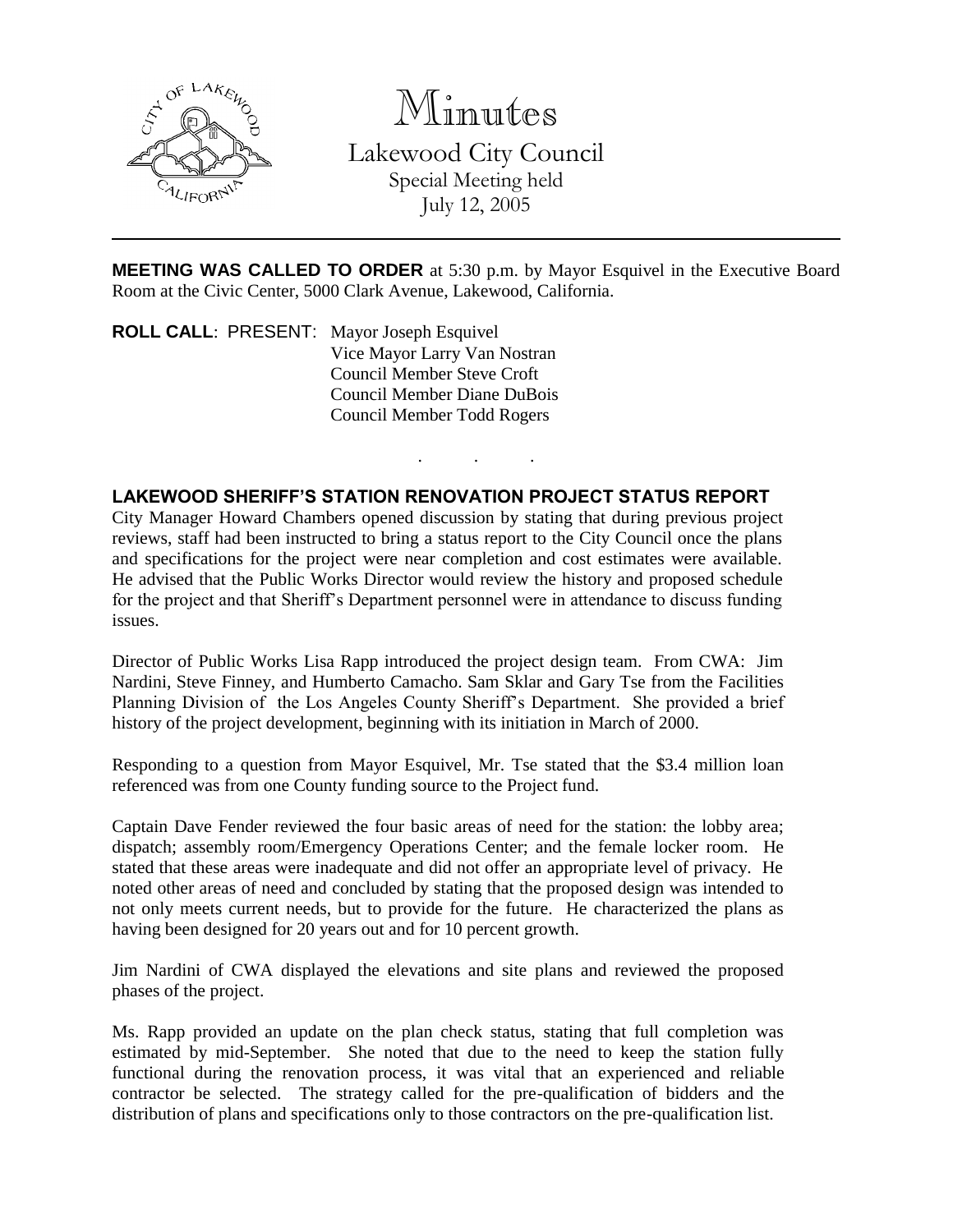**SHERIFF'S STATION RENOVATION PROJECT STATUS REPORT** - Continued She reviewed the plan for redistribution of staff during the construction phases, including relocating certain Sheriff's personnel to the Burns Community Center and relocating City staff currently at Burns to other locations. She reviewed the cost estimates, noting the dramatic increases in construction costs over the past 18 months.

Mr. Nardini noted that he had not seen much competition in recent project bidding, and costs were continuing to escalate, perhaps since it was a very busy time for most contractors and the price of materials continued to increase.

Mr. Finnery noted that in certain areas of construction, costs had been rising so quickly that contractors were abandoning their bids and turning the responsibility over to bonding companies since they were not able to complete the work for the prices initially quoted.

Ms. Rapp advised that the City-County Funding Agreement and MOU identified \$9.4 million in funding available from the County for the project. She noted that the agreements contained a clause that would provide the County with a 120-day option to either fund or terminate the project should an independent estimate be more than ten percent higher than projected. She also advised that CWA had contracted with C.P. O'Halloran Associates, Inc. to provide the construction estimate and that since the firm had previously done work for the County CAO's Office, the County may choose to use that estimate rather than commissioning an additional, independent estimate.

Mr. Tse indicated that it was the intent of the County CAO's Office to work with the O'Halloran estimate.

Ms. Rapp reviewed project choices and alternatives such as obtaining actual bids from contractors to more closely determine costs, and reducing the scope of the renovation to lower the project costs.

Mr. Nardini noted that although the elimination of the building's second floor would substantially lower construction costs, perhaps by as much as \$1.5 million, it would take several months and substantial costs of revise the plans to make such changes possible.

Captain Fender stated that although a scaled-back project would still be workable, they would lose some of the new-century technology capabilities and have no expansion capability for future needs.

Chief Marv Cavanaugh stated that although the Sheriff's Department had experience significant financial curtailments over the last two years, they had closed out the last year in a healthy fiscal state and were focused on needed capital improvements. He stated that he would be meeting with Sheriff Baca, who strongly supported this project, and that there was a good chance that funding options could be identified to complete the project as presented. He noted that even with increased construction costs, the project was a good value.

Mayor Esquivel stated that if the project was to move forward, it should be done right.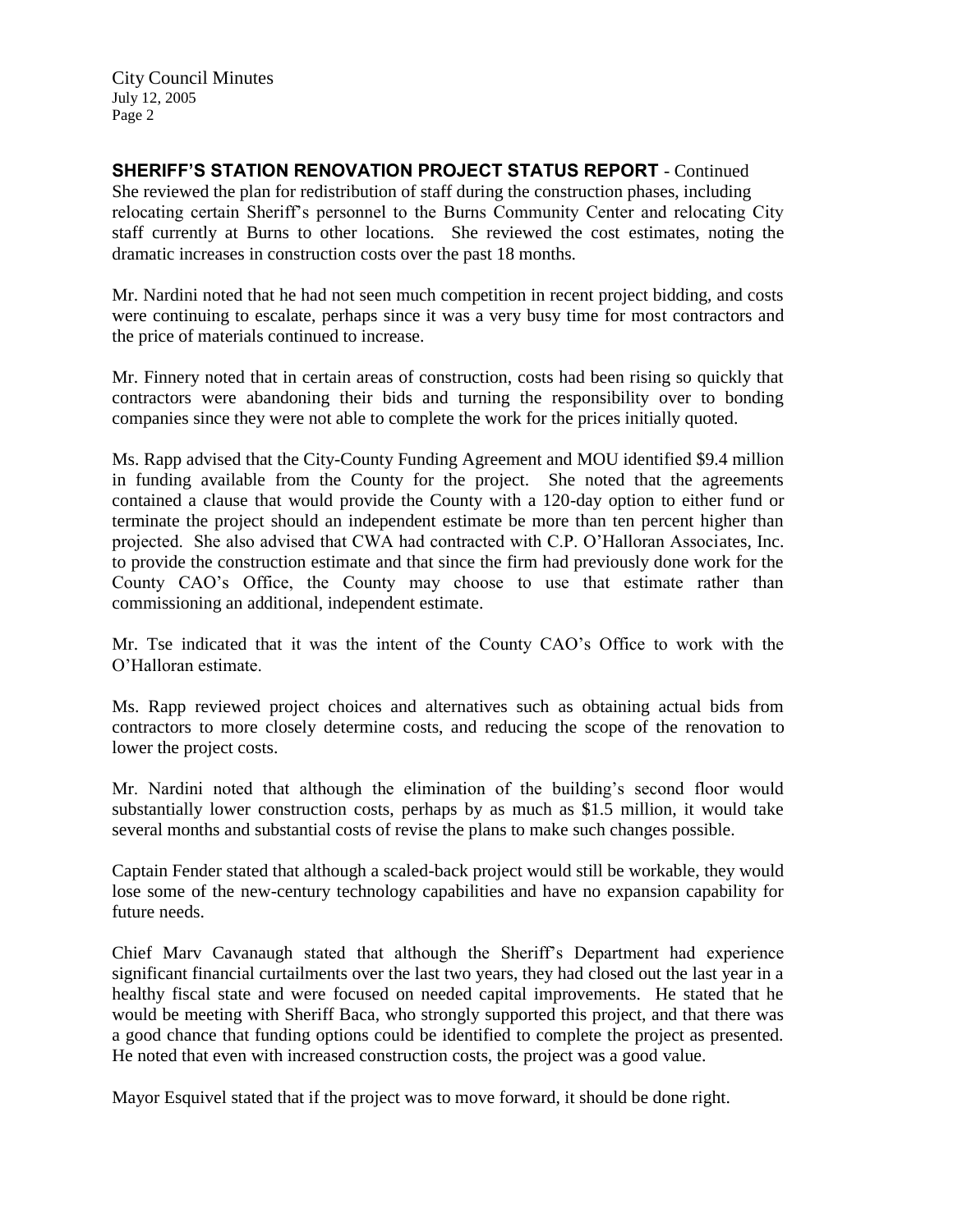**SHERIFF'S STATION RENOVATION PROJECT STATUS REPORT** - Continued Responding to a question from Council Member DuBois, Ms. Rapp stated that although the parking structure had been removed from the project to address other priorities, the plans had been designed to preserve the footprint so that once funding became available, there would be room on the site.

In response to a question from Council Member Croft, Captain Fender stated that technology for the renovated station would be provided under grants that had been awarded to the Sheriff's Department and that additional grant funding was being sought for this year.

Council Member Rogers questioned whether the additional funding needed would come from the Sheriff's Department or from the County. Chief Cavanaugh responded by stating that any funding agreement would likely be a partnership with the County or the County and City.

Vice Mayor Van Nostran stressed full funding for the project so that it would not be obsolete as soon as it was finished.

The City Manager summarized by stating that staff would proceed with the project schedule as presented.

. . .

At 6:26 p.m., the Mayor called for a brief recess. At 6:31 p.m., the meeting was reconvened with all members of Council present.

. . .

#### **ON-STREET/OFF-STREET PARKING REGULATIONS**

Director of Community Development Chuck Ebner displayed slides and began his presentation with definitions of recreational vehicles. Types included camper, motorhome, housecar, travel trailer (including 5th wheel), utility trailer, camp trailer, and boat on trailer. He displayed a map showing the locations of on-site and off-site parking complaints. He noted that staff would be bringing to the City Council, a clarification for municipal code sections defining the front yard area. He displayed maps showing Requests by Type, Top 20 Complaint Locations, and What Can Be Done.

The first option presented was City-wide posting for street sweeping.

Council Member Rogers stated that there was a need to look at the experiences of other cities who utilize alternate sweeping days for opposite sides of the street.

The Public Works Director stated that with Lakewood's tree-scape, a significant amount of leaf debris was generated and would not be adequately cleared if both sides of the street were not swept on same day. She also noted that the current sweeper schedule was coordinated so that streets were swept the day after trash collection, something that would be nearly impossible to do with an alternate day system.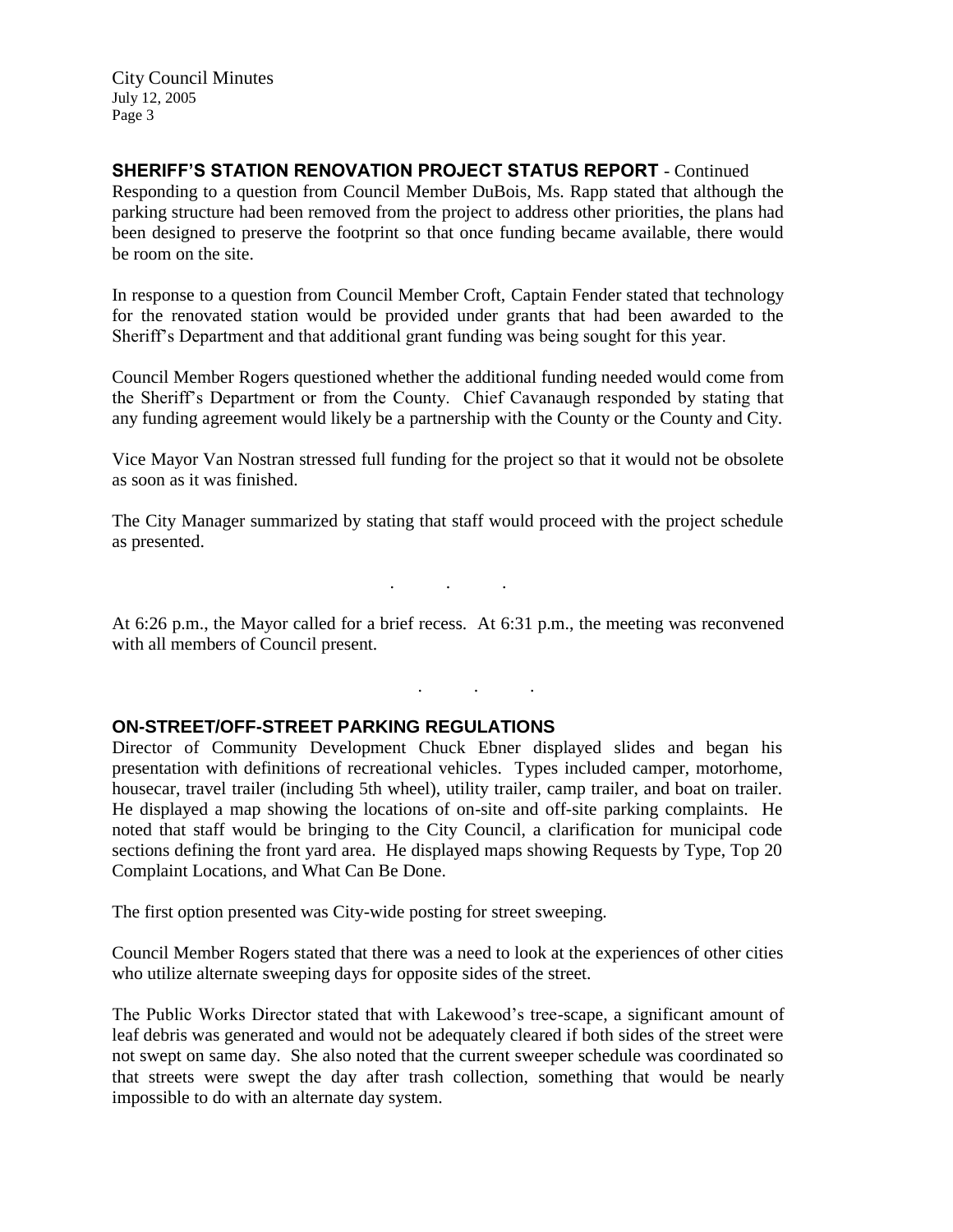# **ON-STREET/OFF-STREET PARKING REGULATIONS** - Continued

Council Member Rogers noted that since 65 percent of the City was not currently posted for street sweeping, city-wide posting would definitely have some impact and could possibly alleviate some of the problem. He noted that there were some locations, such as Arbor Road, that never got swept due to parked vehicles. He restated that there was a need to find out what other cities were doing. He stated he would also like to see data on cost impacts of alternate day sweeping.

Option two would be to enhance the enforcement of 72-hour parking restrictions.

Council Member DuBois stated that although the 72-hour rule caused people to move their vehicles, they needed to have vehicles move more than just a few inches, or this option would do nothing to effectively relocate problem vehicles.

Finance Director Larry Schroeder reported that Parking Control Officers mark tires or place a coin on top of tires to determine if vehicles have been moved, but some vehicle owners would just drive around the block and park in the same spot.

City Attorney Steve Skolnik stated that other cities had attempted to write tighter legislation to deal with on-street vehicle parking, but vehicle owners always seemed to find ways to get around these types of law.

Mr. Schroeder advised that residents were encouraged to keep calling about problem vehicles. He noted that occasionally, problem vehicle owners would call claiming they were being harassed, but were advised that staff must respond to all complaints.

Option three would restrict detached trailer parking.

Council Member DuBois expressed concern about trailers being stored on Lakewood streets by non-Lakewood residents.

Council Member Rogers suggested that a permit process could be established to allow recreational vehicle owners to park on street for pre- and post-vacation vehicle access.

Vice Mayor Van Nostran inquired if data was available on how many Lakewood properties had room in the rear or side-yard for on-site recreational vehicle storage?

Other options included restricting parking at "tight" intersections or restricting parking by vehicle height and/or width. It was noted that it could be a problem as certain SUVs were as high or wide as recreational vehicles.

Council Member DuBois suggested a permit process that would grandfather in existing recreational vehicles while discouraging parking of any new vehicles.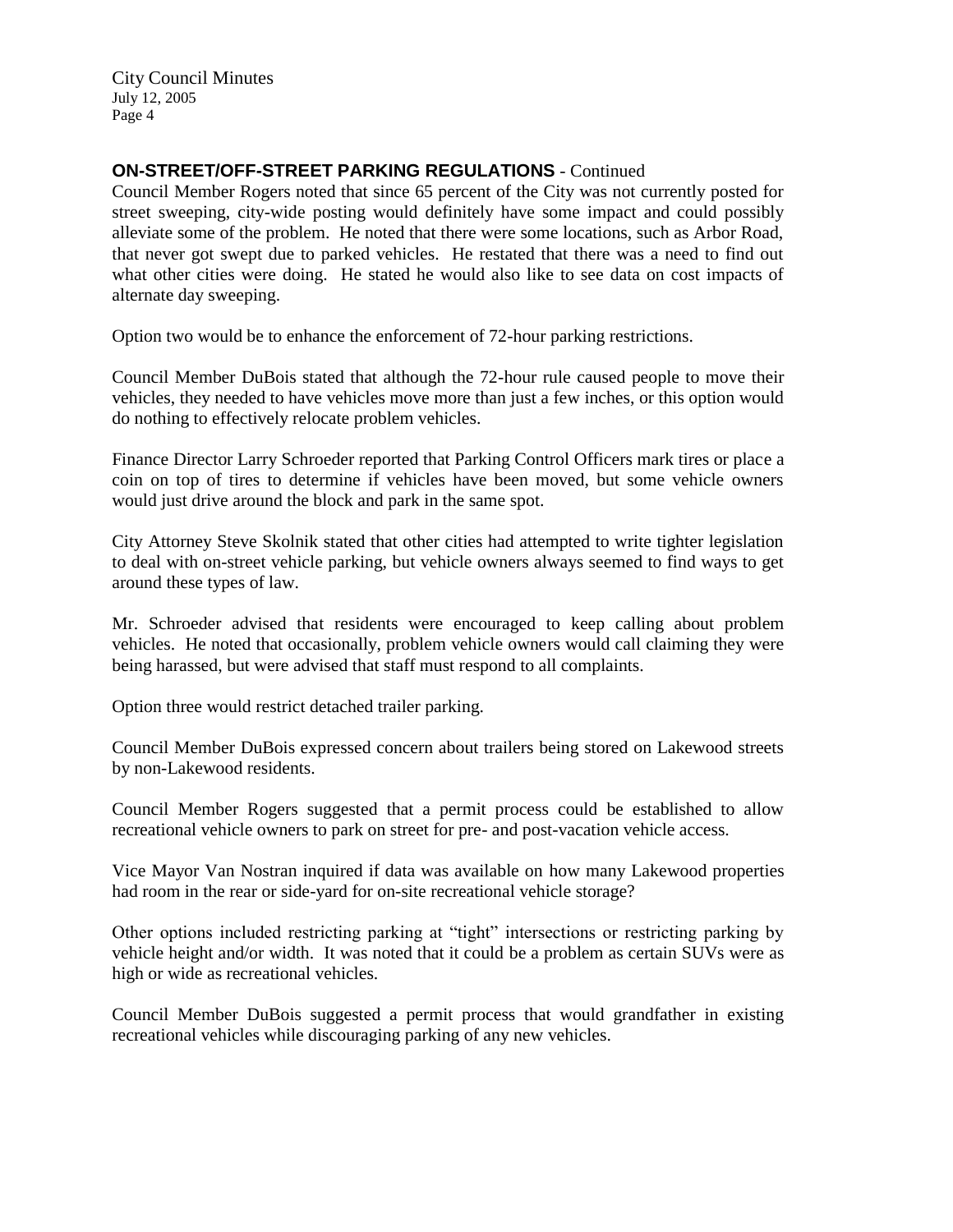## **ON-STREET/OFF-STREET PARKING REGULATIONS** - Continued

The City Attorney advised that such legislation could be drafted using an amortization period. He noted that a permit process similar to that used on Catalina Island to control the number of vehicles allowed could be instituted. Such a process could reduce the number of vehicles parked by attrition.

Council Member Croft proposed providing all recreational vehicle owners with notice that at the expiration of a specified time period, vehicles must be relocated.

The City Manager stated that it might be accomplished through a registration process in which every vehicle owner was required to participate.

Council Member Croft stated he would favor an amortization process over a grandfathering system.

Council Member Rogers suggested looking at utility trailers with no apparent recreational use. He inquired if there was a minimum width clearance on residential streets required by code.

Mr. Schroeder responded that although some utility trailers appeared to be commercial vehicles, they actually contained racing team vehicles for recreational use. He also noted that the California Vehicle Code allowed a vehicle up to 102" in width.

Mr. Ebner advised that the Fire Department required a 26 foot curb-to-curb clearance for new residential streets.

Ms. Rapp stated that the typical Lakewood service road was 28 feet in width.

The City Attorney advised that the City may be pre-empted by the Vehicle Code from legislating a required clearance.

Council Member Croft also expressed an interest in receiving information on street sweeping practices in other cities. He noted that different strategies may be required to address different types of vehicles or trailers. He stated that an advantage of establishing a permit parking system would be the elimination of vehicles registered outside the City. He requested a copy of the information presented in order to review the material in more detail.

Council Member Rogers requested the material be distributed to the whole City Council. He noted that the City of Long Beach may have instituted a petition process for residents on a particular block to request their street be restricted for recreational vehicle parking, similar to the process Lakewood used for street sweeper posting. He stated it would be helpful to know such a programs pitfalls and if the process had been a success or failure.

The City Manager noted that since the City Council had created the street sweeping petition process, they also had the authority to instruct that any or all streets be posted, outside of the normal petition process. He cautioned that any such petition processes could sometimes lead to a neighbor against neighbor situation.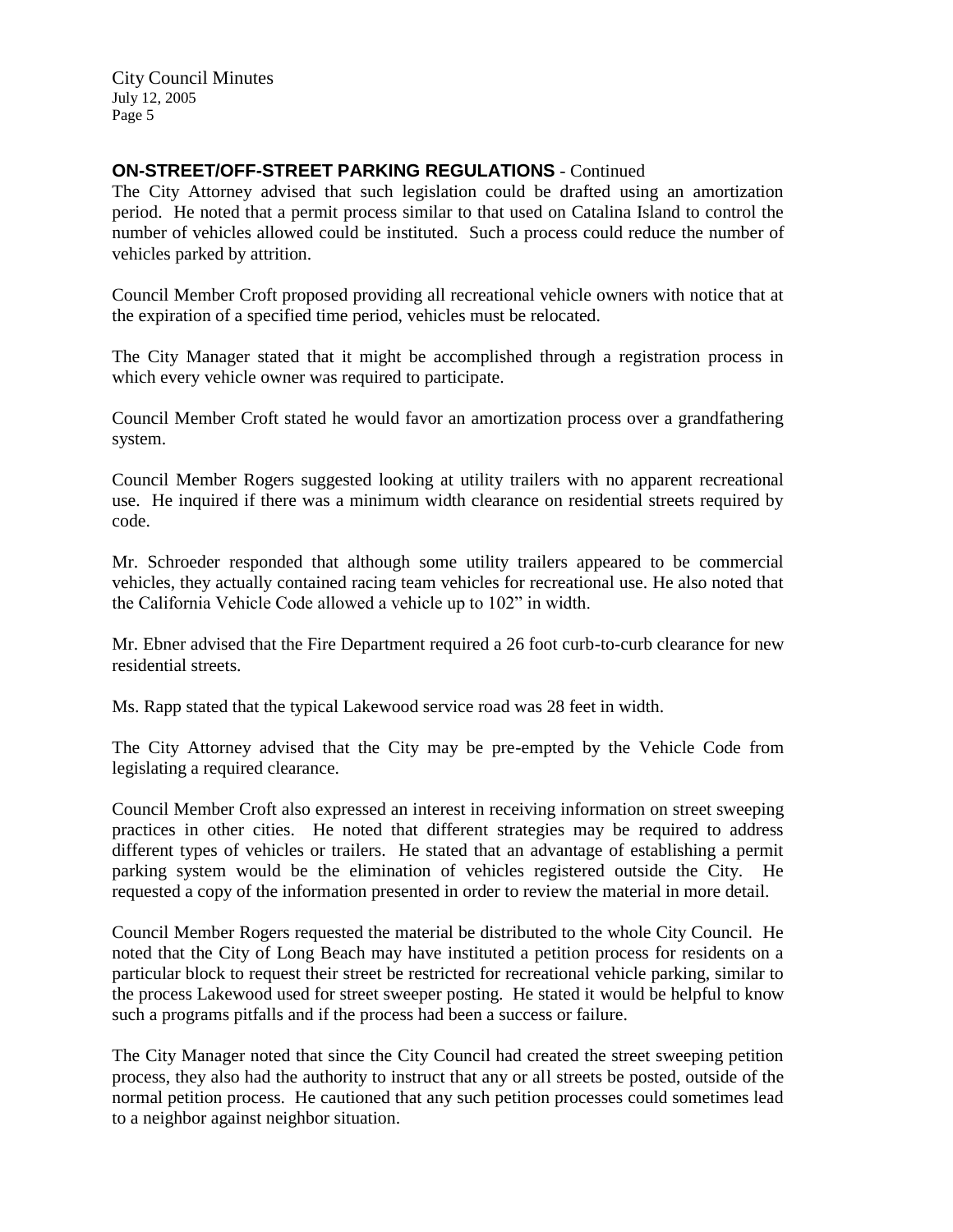## **ON-STREET/OFF-STREET PARKING REGULATIONS** - Continued

Vice Mayor Van Nostran inquired about the number of complaints received from residents with a neighbor's recreational vehicle parked in front of their home.

Accountant/Deputy Treasurer Doug Butler responded that although such complaints were occasionally received, there were not many.

The City Attorney advised that the only way to police such a situation would be through a permit parking process or the creation of recreational vehicles parking spaces, in the same manner that handicapped parking spaces are approved.

Mr. Schroeder noted that Parking Control Officers in the field did not have the means to run vehicle license plates to determine a vehicle owner's address, only the Sheriff's Department staff had that capability.

Responding to a question from Council Member DuBois, Mr. Schroeder stated that the most commonly cited reasons for parking complaints were aesthetics and safety.

Council Member Rogers noted that during the recent election campaign, recreational vehicle parking had been the number one political issue with voters in the City.

Council Member Croft remarked that it was also a concern raised by respondents to the City's annual survey.

Vice Mayor Van Nostran expressed concern that attempts to store recreational vehicles in the side and back yard areas caused owners to make illegal entrances, backing over curbs and sidewalks or placing illegal gates on their property.

Mayor Esquivel inquired if anything had been gained during the recreational vehicle hearing process conducted by former Council Member Robert Wagner several years ago.

Council Member DuBois reported that although much information had been received and testimony given, no action resulted from the hearings.

The City Manager concluded by stating that with an enormous amount of data that had been collected and a number of options presented, staff would be prepared for further direction by the City Council.

Council Member Croft expressed concern that as recreational vehicle parking was banned in surrounding cities, vehicles owners would begin storing their vehicles on Lakewood streets.

Council Member Rogers stated that City Council Members needed time to review the information presented and would communicate through the Mayor for scheduling of a follow up meeting.

. . .